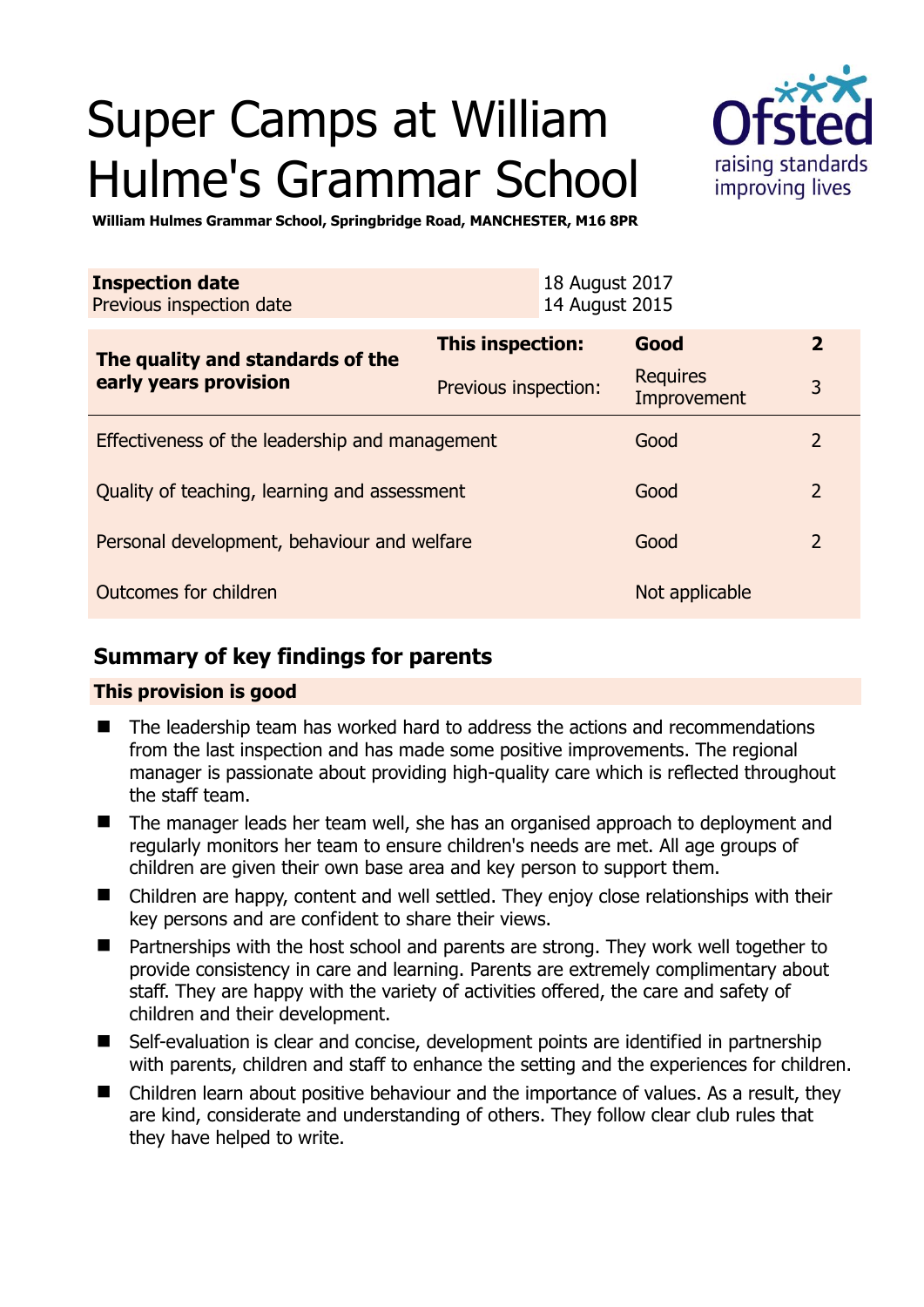## **It is not yet outstanding because:**

■ There are occasions when children are not given enough time to finish their chosen activity before being taken to the next scheduled activity.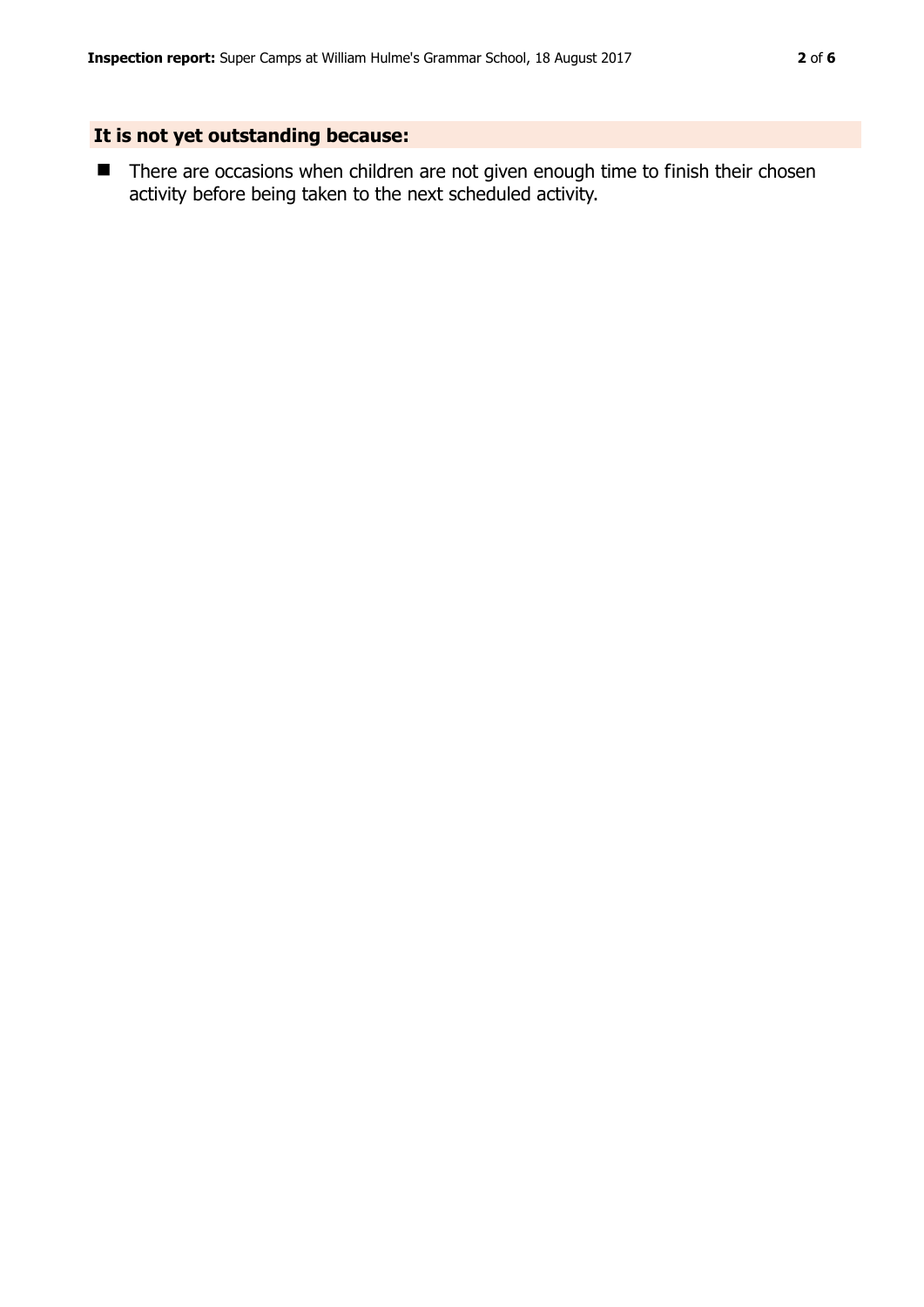## **What the setting needs to do to improve further**

## **To further improve the quality of the early years provision the provider should:**

■ support staff to give children more time to finish their chosen activities.

### **Inspection activities**

- The inspector toured the areas used for childcare. She observed activities indoors and in the sports hall and assessed the impact this has on children.
- The inspector spoke to staff and children at appropriate times during the inspection.
- The inspector held a meeting with the regional manager and viewed a variety of documentation including policies and procedures, children's records, staff suitability and self-evaluation.
- The inspector carried out a joint observation with the manager and regional manager.
- The inspector took in to account the written views of parents and carers.

### **Inspector**  Shelley O'Brien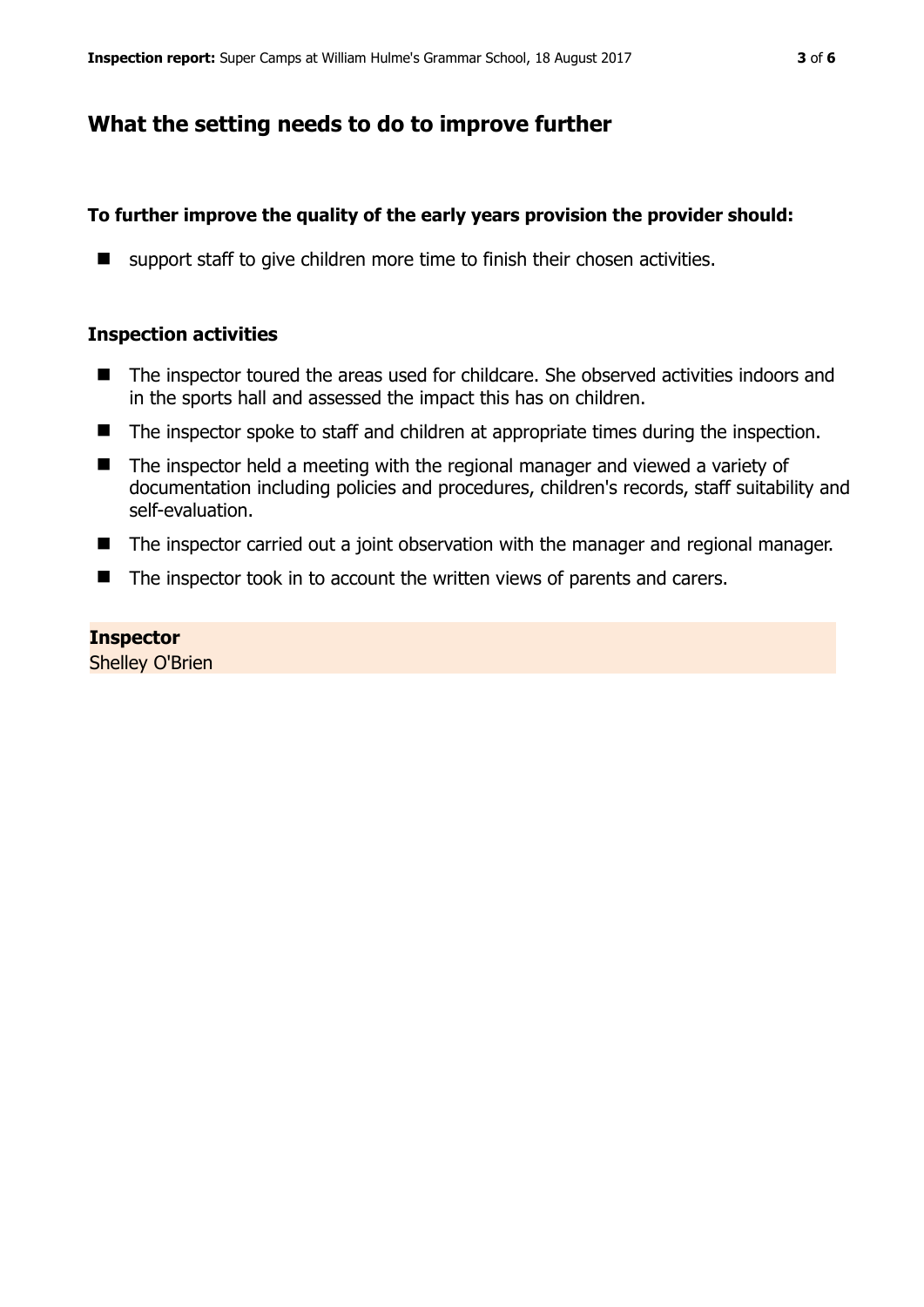## **Inspection findings**

#### **Effectiveness of the leadership and management is good**

The dedicated management team leads staff well. They demonstrate a clear vision to promote excellence and are working hard at making improvements to reach this goal. The staff team is supportive of this and focus on offering positive experiences for children. Staff are understanding of children's needs and their individual preferences. For example, a range of sporting activities is provided to meet all the interests of children. The arrangements for safeguarding are effective. All staff understand their roles and responsibilities and are clear about the signs and symptoms of abuse. They understand the procedure to follow should they have a concern about a child's welfare including local and organisational policy. Children are further protected as regular risk assessments provide a detailed overview of potential hazards. A thorough recruitment and induction procedure further supports the safety of children.

#### **Quality of teaching, learning and assessment is good**

Children have a wide choice of resources which they can access freely. Staff are supportive of children's ideas and assist them in their creativity. For example, children preparing for a talent show are offered ribbons to express themselves through dance. Children's communication is supported well. They are articulate and inquisitive. Children who speak English as an additional language are supported well. They are developing their spoken word and understanding. Key words are written in their home language alongside the English word and supported by pictures to aid development. Links with a publishing company have supported children's interest in reading. They retell a story and extend their understanding by linking it to creative play. Children enjoy making dragons with a variety of resources. They talk about shape, colour and number during this time. Children learn about technology and science through their play. Remote controlled cars are explored and the activity extended by the creation of a road using tissue paper.

#### **Personal development, behaviour and welfare are good**

Children are keen to participate in activities and are confident in their surroundings. They enjoy joining the older children at key points during the day and interact well. Children have regular opportunity for physical play and have ownership on the types of sports they are involved in. Regular consultation gives them opportunity to plan activities and experiences. Children learn about the importance of keeping themselves safe. For example, they understand why they are to walk on the pavement from the sports hall and not through the car park. Children are aware of the importance of personal hygiene from an early age. They discuss how germs live on their hands and can only be washed away by using soap and water. This supports their well-being. Staff offer consistent praise and encouragement to children, promoting their creativity and imagination. This further supports their emotional well-being.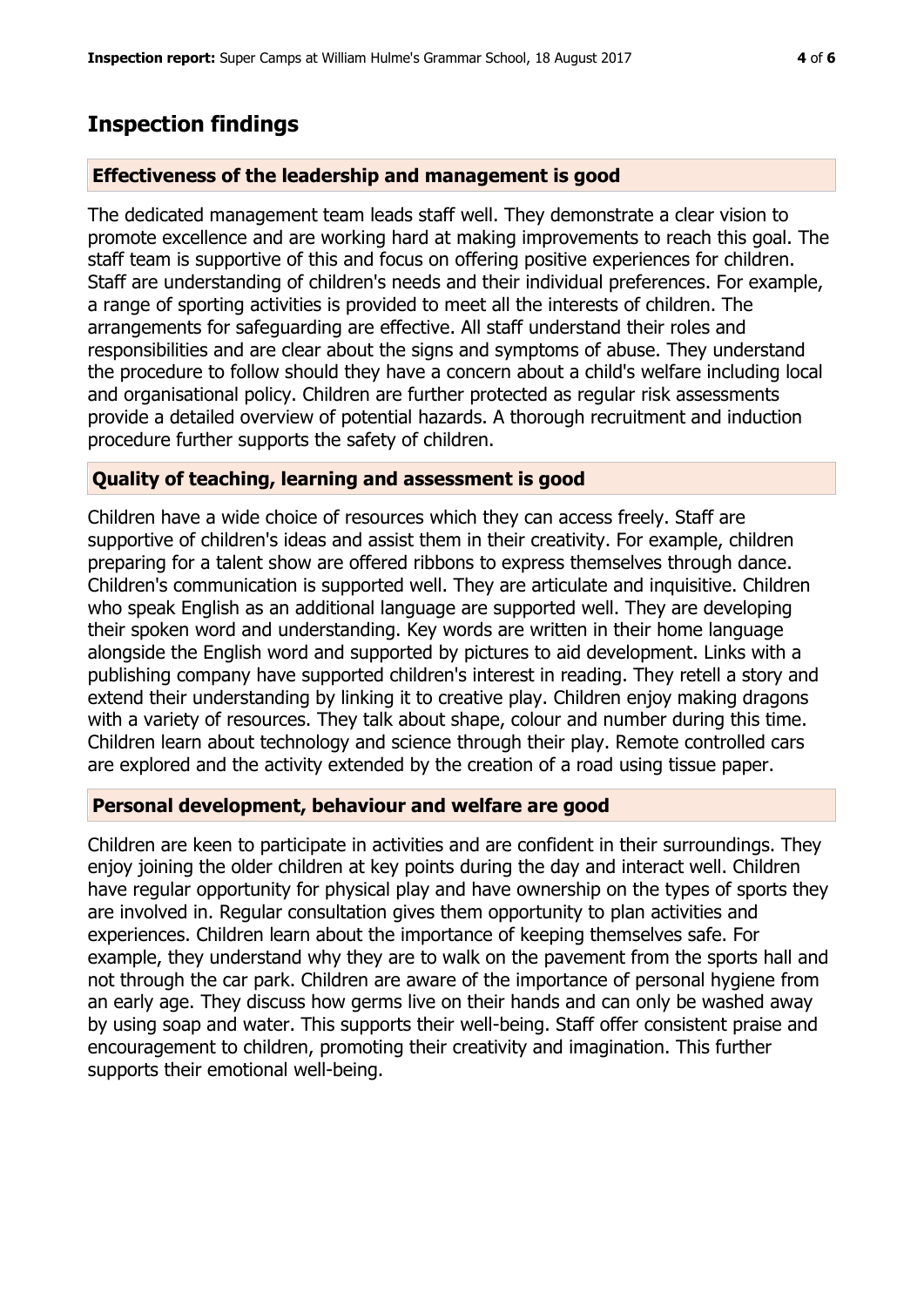# **Setting details**

| Unique reference number                             | EY424542                                                                             |  |
|-----------------------------------------------------|--------------------------------------------------------------------------------------|--|
| <b>Local authority</b>                              | Manchester                                                                           |  |
| <b>Inspection number</b>                            | 1058470                                                                              |  |
| <b>Type of provision</b>                            | Out of school provision                                                              |  |
| Day care type                                       | Childcare - Non-Domestic                                                             |  |
| <b>Registers</b>                                    | Early Years Register, Compulsory Childcare<br>Register, Voluntary Childcare Register |  |
| Age range of children                               | $4 - 12$                                                                             |  |
| <b>Total number of places</b>                       | 100                                                                                  |  |
| Number of children on roll                          | 69                                                                                   |  |
| <b>Name of registered person</b>                    | <b>Super Camps Limited</b>                                                           |  |
| <b>Registered person unique</b><br>reference number | RP906400                                                                             |  |
| Date of previous inspection                         | 14 August 2015                                                                       |  |
| <b>Telephone number</b>                             | 01235 467303                                                                         |  |

Super Camps at William Hulme's Grammar School registered in 2011 and operates within the school campus in Manchester. The setting is managed and owned by Super Camps Limited. The setting employs nine members of staff. Of these, seven hold qualified teacher status, one staff member holds a qualification at level 7 and one holds an early years qualification at level 3. The setting is open Monday to Friday, from 8am until 6pm during the Easter holiday and summer holiday.

This inspection was carried out by Ofsted under sections 49 and 50 of the Childcare Act 2006 on the quality and standards of provision that is registered on the Early Years Register. The registered person must ensure that this provision complies with the statutory framework for children's learning, development and care, known as the early years foundation stage.

Any complaints about the inspection or the report should be made following the procedures set out in the guidance 'Complaints procedure: raising concerns and making complaints about Ofsted', which is available from Ofsted's website: www.gov.uk/government/organisations/ofsted. If you would like Ofsted to send you a copy of the guidance, please telephone 0300 123 4234, or email enquiries@ofsted.gov.uk.